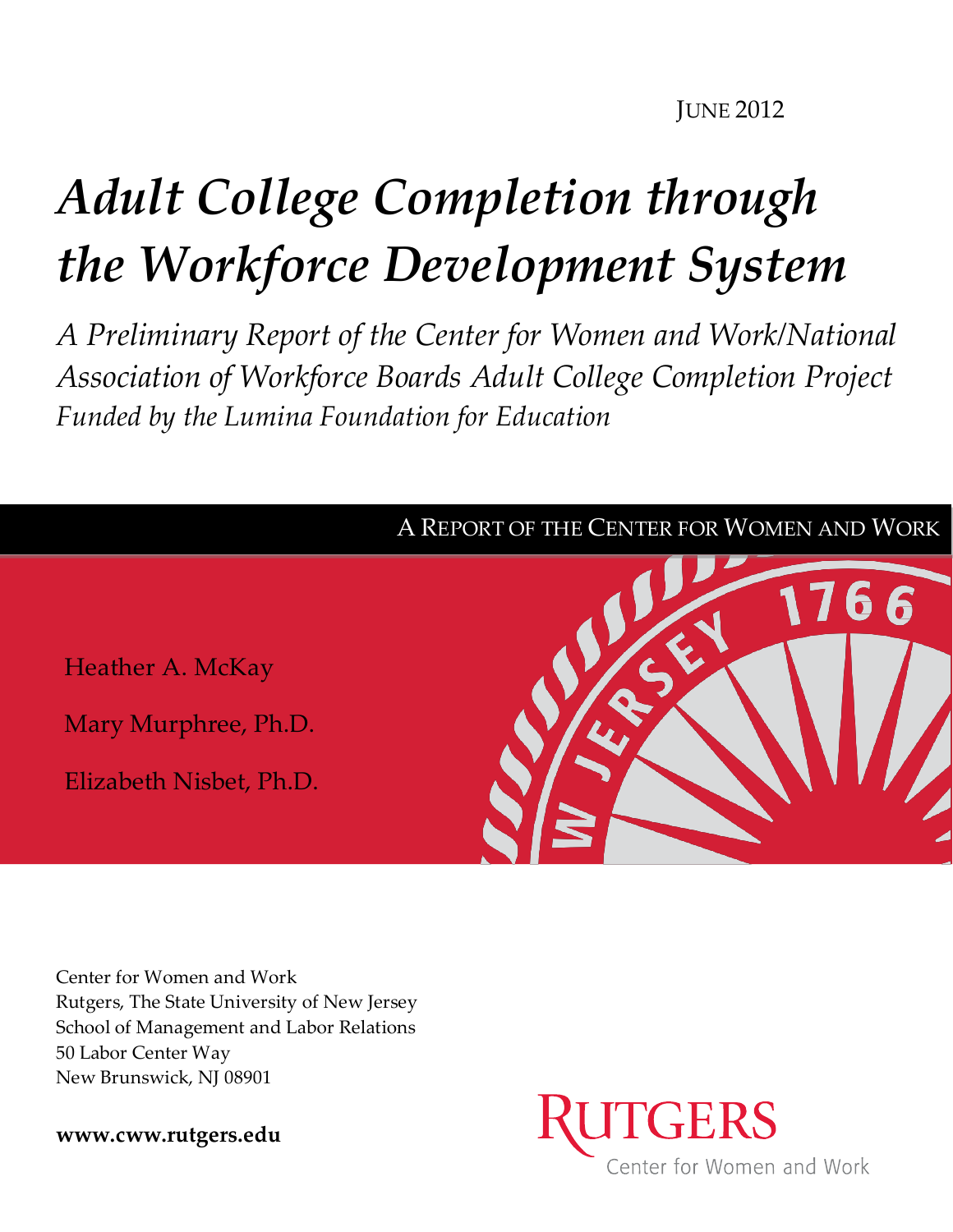# **ABOUT THE CENTER FOR WOMEN AND WORK**

The Center for Women and Work (CWW) is an innovative leader in research and programs that promote gender equity, a high-skill economy, and reconciliation of work and well-being for all. CWW is located in the School of Management and Labor Relations at Rutgers, The State University of New Jersey.

CWW is affiliated with the internationally-known Institute for Women's Leadership (IWL), an eight-unit consortium of research, instructional, and outreach units that also includes the Center for American Women and Politics, the Center for Women's Global Leadership, the Institute for Research on Women, the Women's & Gender Studies Department, Douglass College, the Institute for Women and Art, and the Office for the Promotion of Women in Science, Engineering, and Mathematics.

For more information about the Center, visit us at http://www.cww.rutgers.edu.

# **ABOUT THE AUTHORS**

**Heather A. McKay** is the Director of Innovative Training and Workforce Development Research and Programs at the Center for Women and Work. In this capacity Ms. McKay conducts research and provides technical assistance on technology, training and education in the workforce development system. She directs a Lumina Foundation for Education grant to look at incorporating education towards degree completion into the workforce development system. Heather has also conducted numerous evaluations of education and workforce development programs. She completed her BA at Bryn Mawr College, and has an MA in World History and an MS in Global Affairs from Rutgers University. Heather is also currently a Ph.D. candidate in Global Affairs at Rutgers University.

**Elizabeth Nisbet** is a postdoctoral research associate at the Center for Women and Work. Her research interests concern the relationship between public policy and low-wage and contingent work, job quality, and work-life balance. Ms. Nisbet has had an extensive career in policy, programming, and research and evaluation. She worked for the Federation of Protestant Welfare Agencies, Sesame Workshop, and Helen Keller International to implement and evaluate programs in education, economic security, and health, and began her career as a legislative assistant in the U.S. House of Representatives.

**Mary C. Murphree** is a Senior Advisor at the Center for Women and Work. She served from 1985 to 2005 as the Regional Administrator of the U.S. Department of Labor Women's Bureau. Dr. Murphree earned her Ph.D. and M.A. in Sociology from Columbia University, and her B.A. from Hollins College in Roanoke, Virginia. Her areas of expertise include technology and employment and training; policy issues related to low-wage labor and contingent work, and the equal opportunity challenges faced nationally by women and minority workers. She serves as a Commissioner on the NYC Mayor's Commission for Women's Issues, and on the boards of the Women's City Club of New York, and Wider Opportunities for Women.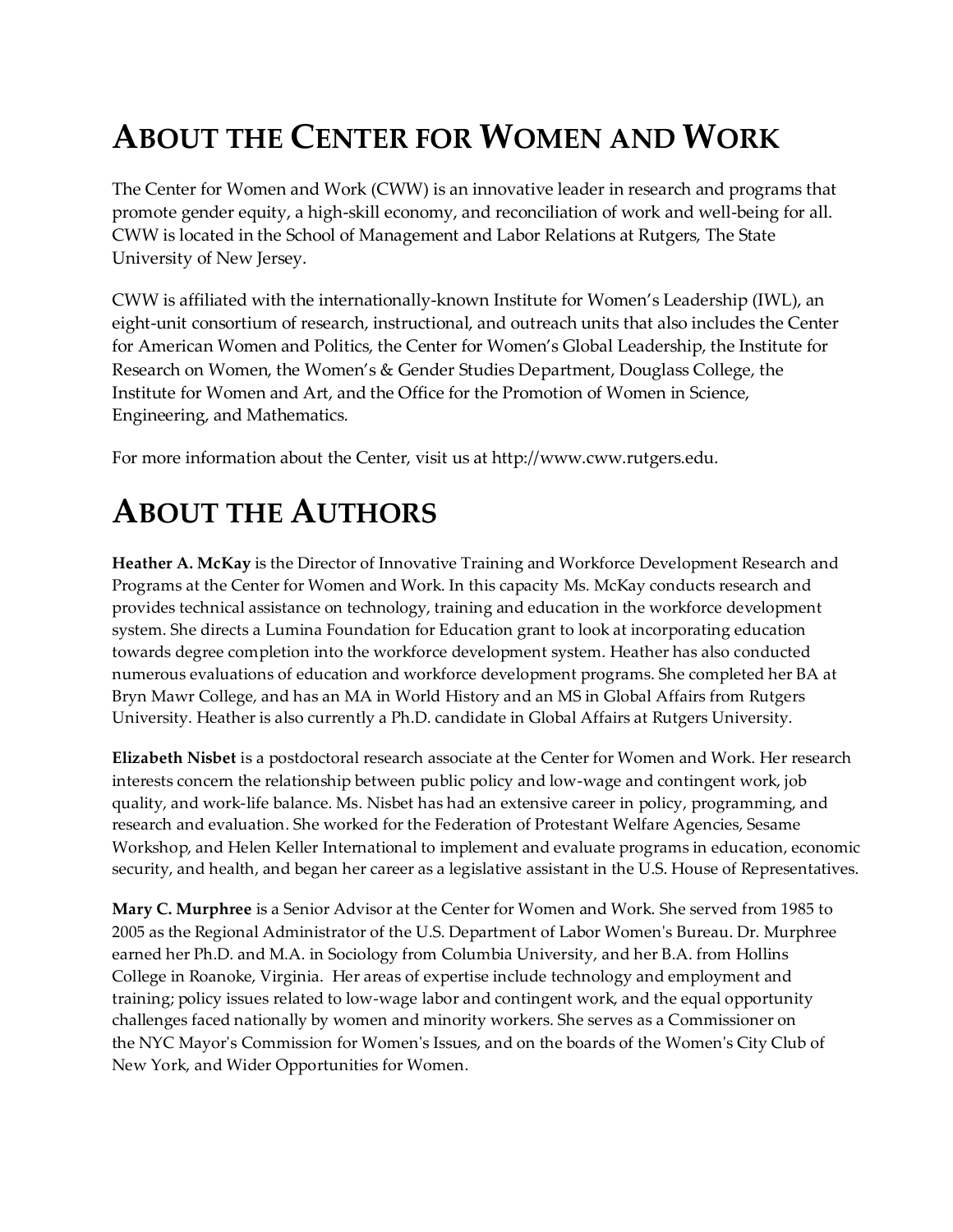# **ACKNOWLEDGEMENTS**

We are grateful to the Lumina Foundation for its generous funding of this report and the project described herein, and to the National Association of Workforce Boards (NAWB) for its partnership and support. We are indebted to Mike Lawrence for his invaluable contribution to the project, to Laura Barrett for her assistance with the project and the report and to Teresa Boyer for her comments on earlier drafts.

We would like to extend our special thanks to the staff of community colleges and the workforce development systems in Mississippi, Pennsylvania, and Colorado, whose dedication and time make this project possible.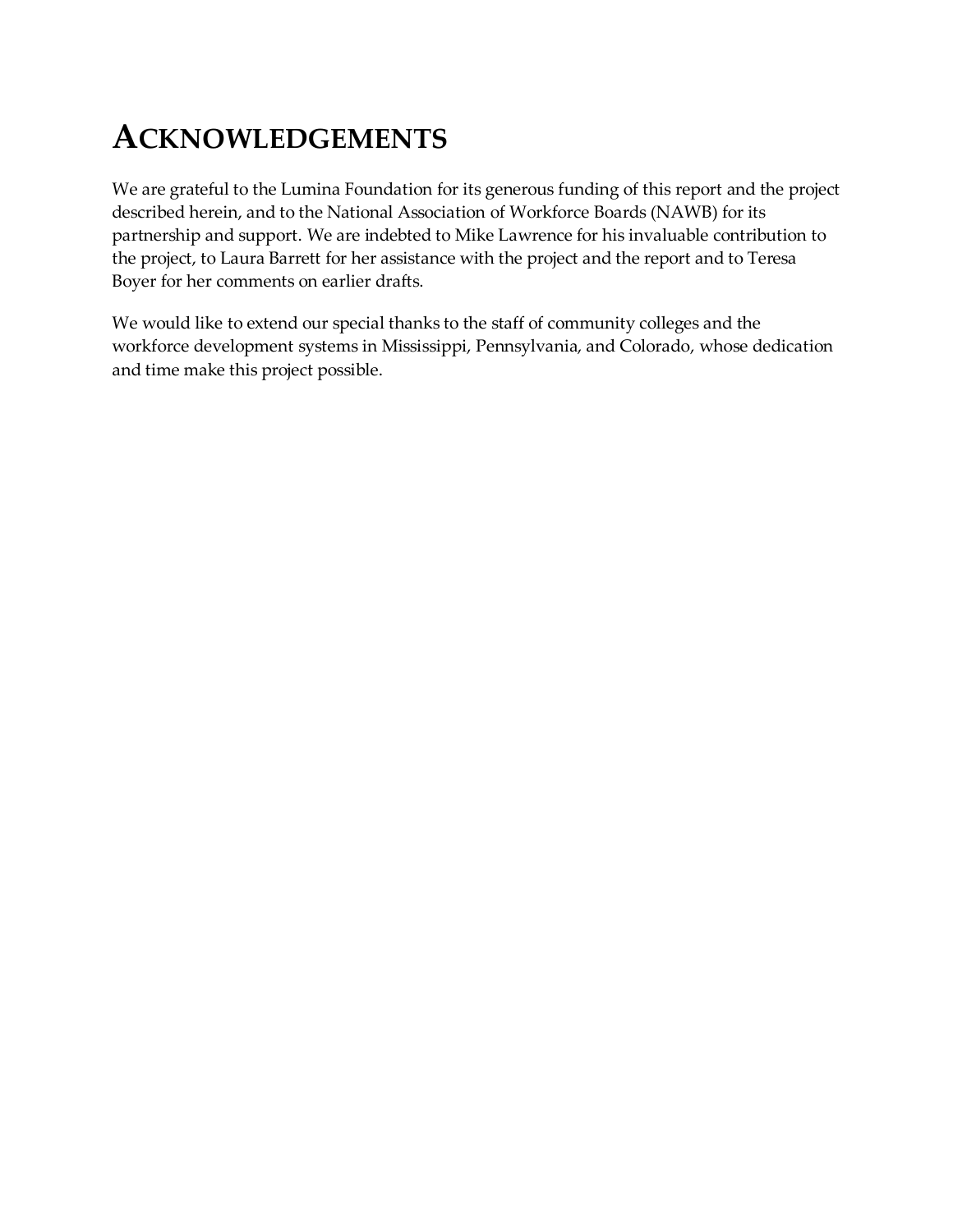# **TABLE OF CONTENTS**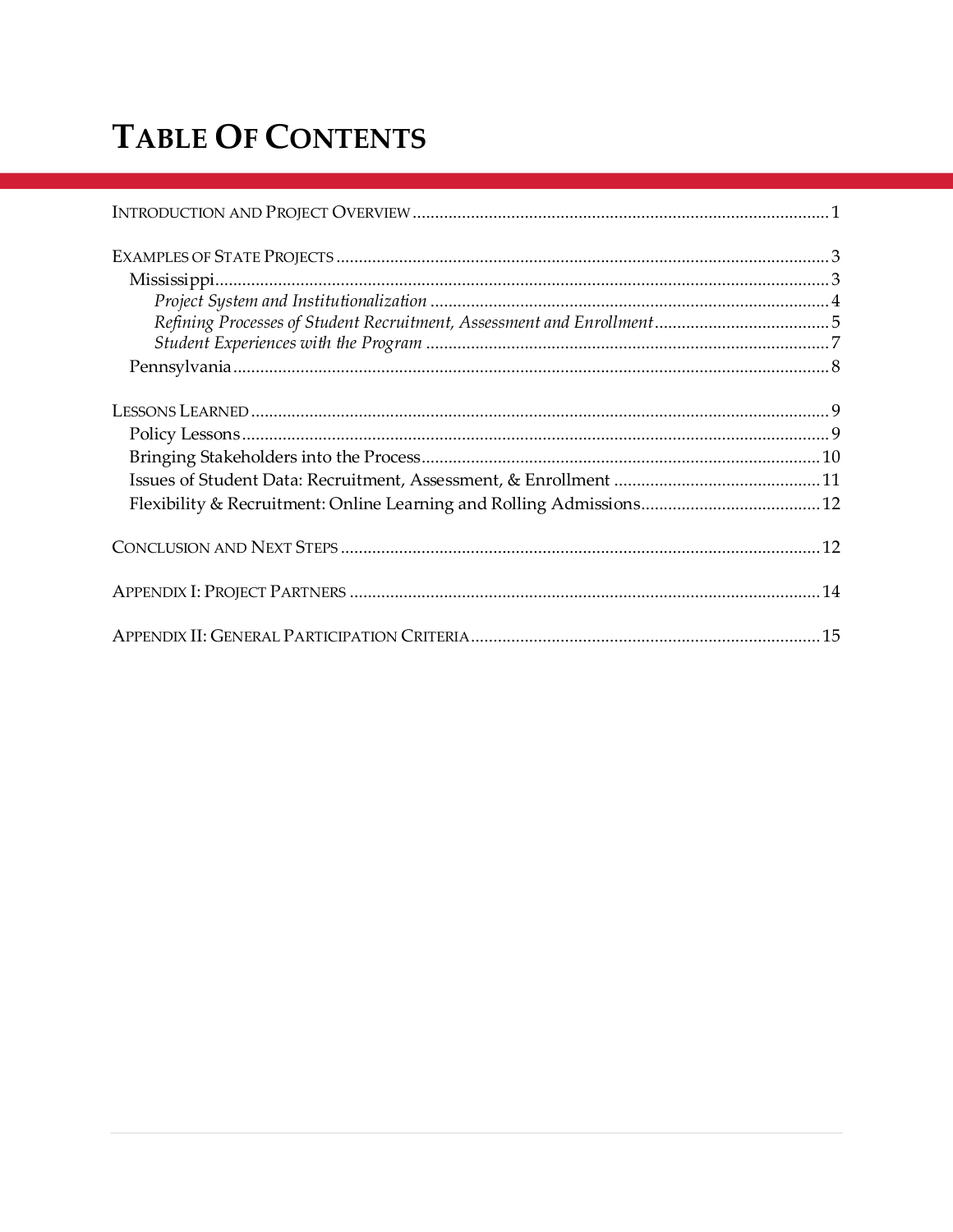# <span id="page-4-0"></span>**INTRODUCTION AND PROJECT OVERVIEW**

There is broad recognition of the need to increase the number of workers with Associate and Bachelor's degrees, and of the importance of degrees for increasing wages. However, the U.S. workforce investment system, which provides education and training to workers, is not designed to help its clients acquire college credit. The Workforce Investment Act (WIA) of 1998 funds and structures most training and services the system provides and is oriented toward short-term training that will move clients quickly into work and prepare them for in-demand and growing occupations. Unfortunately, this traditional approach to training does not prepare all clients to successfully compete in the labor market, and it provides counselors seeking to help workers with limited tools. At the same time, higher education institutions are struggling to increase graduation rates, and over a fifth of adults have acquired some college but do not hold a degree.<sup>1</sup> This context points to the need for efforts that would help the higher education and workforce investment (or workforce development) systems to better achieve their goals while improving outcomes for the people they serve.

In 2010, the Lumina Foundation for Education funded the Rutgers Center for Women and Work (CWW) and the Corporation for a Skilled Workforce to examine the feasibility of offering adult college degree completion as an option through the workforce development system in four states*.* The Adult College Completion (ACC) project, now managed by Rutgers CWW and the National Association of Workforce Boards (NAWB), will last for four years.

As detailed in other reports,<sup>2</sup> while both higher education and workforce development systems have incentives to help adults with some college complete a degree, the goals of institutionalizing degree completion as an option in workforce development and improving the ability of higher education institutions to reengage students often require new ways of operating, and in some cases new policies. This project tests the novel idea of working through the workforce investment system to do this, and seeks to identify needed changes and institutionalize new approaches in both systems.

This report provides a preliminary overview of the first 15 months of this project, with particular emphasis on the first half of the project's second year. It describes the steps toward implementation and institutionalization in Mississippi, the site of the first pilot, and in Pennsylvania, which is in the formative stages of an approach centered on the workforce system. The project is also in the planning stages in Colorado, and a fourth state will soon join. A report on year 2 will be released in fall 2012.

Under WIA, each state has a number of workforce investment areas, in which Workforce Investment Boards work in partnership with their local elected officials to develop plans and implement services at the local level. In Mississippi the project currently partners with all four

 $\overline{\phantom{a}}$ 

<sup>1</sup> http://www.luminafoundation.org/state. Retrieved May 6, 2012. This statistic refers to Americans age 25-64.

<sup>2</sup> McKay, H.A. (Forthcoming). "Reimagining Skills Attainment in the Public Workforce System." Center for Women and Work.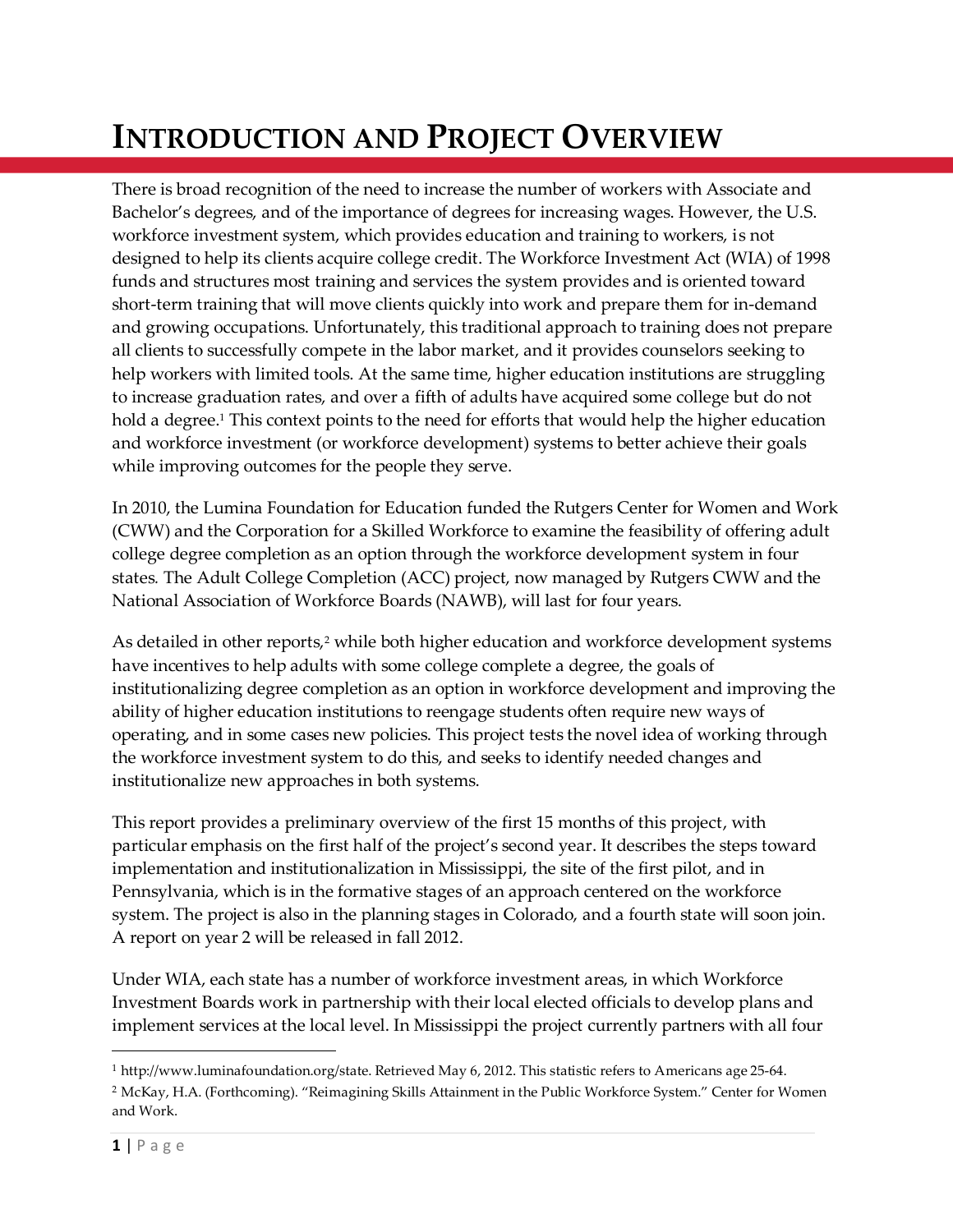of the state's workforce areas and three community colleges, which have begun to identify and enroll students. Eastern Mississippi Community College (EMCC) was the site of the first pilot project. The Adult College Completion project is currently partnering with two workforce areas and three colleges (one a four-year college) in Pennsylvania, which have developed implementation strategies and begun to recruit students. A third workforce area in the state has recently joined the effort as well (see Appendix I for a list of partners in both states). This report describes some of the interesting differences in both processes and outcomes that have emerged in the two states.

The project began with an extensive period of conceptualization, planning, and partnership development in Mississippi, Pennsylvania, and Colorado that resulted in a new framework for institutionalizing degree completion, new relationships and information sharing between local workforce areas and their corresponding higher education institutions, especially community colleges, and the acceptance of a new concept in these communities.

The project experienced serious setbacks, particularly with regard to funding. The most serious of these were the cuts by Congress to federal funds that made governor's Workforce Investment Act discretionary dollars unavailable. Before this, both the governors of Mississippi and Pennsylvania had committed a portion of their discretionary dollars to this college completion project. As a result, partners are working to identify alternative funding sources in both states. An unexpected positive outcome is that the scramble to find new ways of funding has forced the states and the local areas to consider ways to make the project financially stable and sustainable far earlier in the process than might have otherwise happened. This is likely to substantially benefit the project in the long run. In addition, these cuts have necessitated a great variety of experiences among states, with each now employing very different financing methods and funding streams. This allows the project to test the idea of adult degree completion well as local workforce systems take on the challenge of working through, and even revising, the rules and approaches of government programs.

To test these models and capture the entire experience of these states, a two-pronged evaluation is a major aspect of the project, one led by Rutgers CWW. It includes a process evaluation to map the project model, the steps taken to institutionalize the degree completion options, and varying practices across states and workforce areas. The process evaluation is documenting how policy and systems change and how recruitment, enrollment, and eventually graduation unfold, and analyzing the reasons for success or failure of different project strategies. To accomplish this, evaluators are employing methods including a system of records to capture project events and student enrollment, interviews with students and stakeholders, and online surveys of returning college students supported by the program. In addition, a survey of NAWB members regarding college completion activities and interest will provide a rich body of information about how to implement this approach in new areas. A second component, the outcome evaluation, will match employment records to students in the program to examine the employment outcomes of completing a degree and will compare outcomes for this group with those of workforce development clients who have engaged in more traditional forms of training.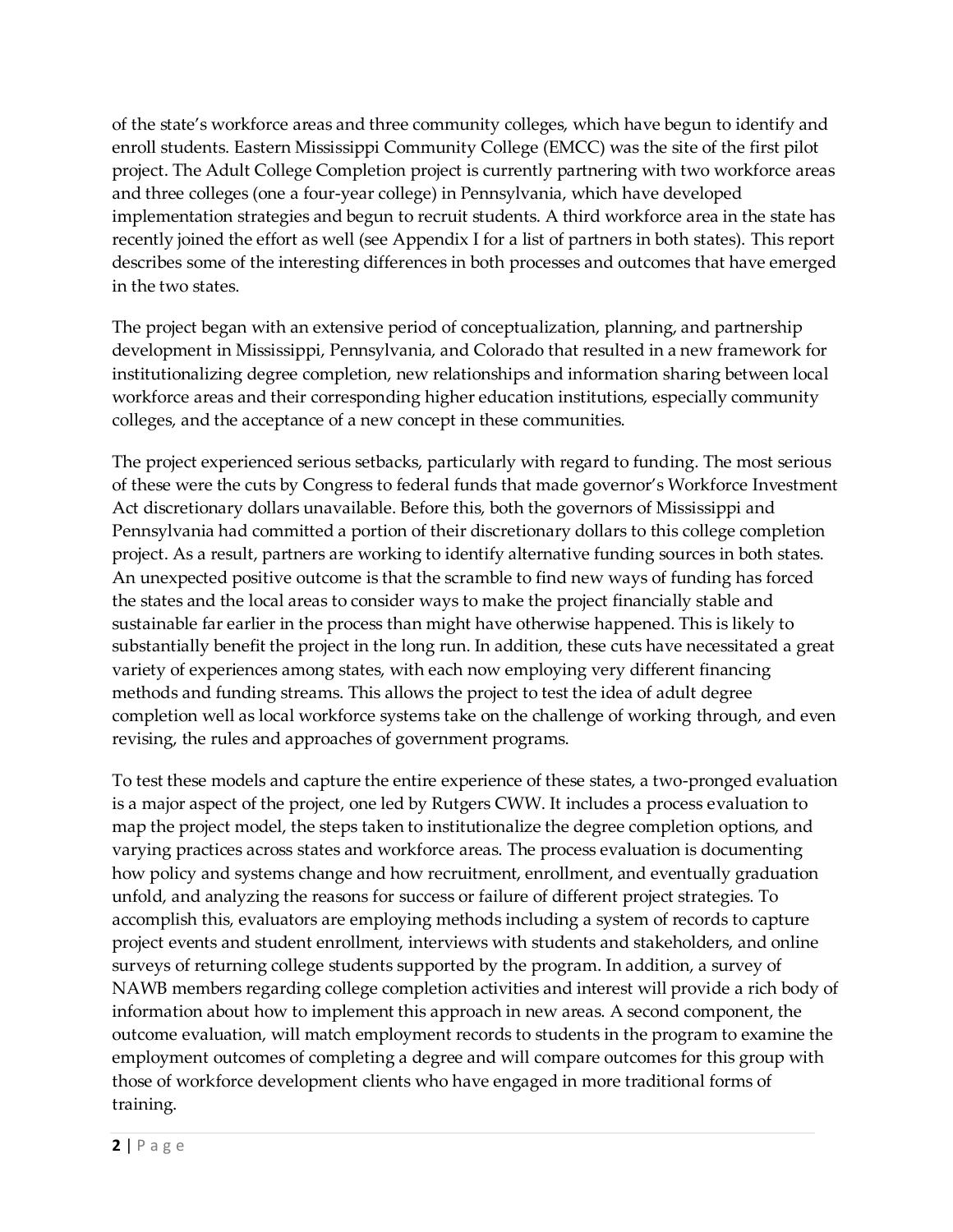Another component of the project contributes to the ability to support adults who have many other work and family obligations to complete college: the development of content on available workforce development resources for a portal operated by the Southern Regional Education Board (SREB). This will complement SREB's existing content for online learners. In addition CWW/NAWB is working with SREB to adapt this content to workforce development clients and make it available as an option for receiving credit, which ultimately will expand choices of schools for returning students. There has been a delay in the launch of this website, but once launched we expect it will be a great resource for the project.

Finally, a key project activity that will contribute to the sustainability and expansion of the possibilities for college completion through the workforce system is outreach. Outreach and networking serve to educate potential partners about disengaged students close to a degree and the possibility of better serving them. These activities provide an opportunity to create new partnerships and synergies through networking with groups and agencies that can take the project to a greater scale. For example, project staff presented at several conferences in the first year of the project. More recently, project staff led a session at the annual NAWB Forum in Washington, D.C. in March 2012 to promote the idea of college completion through workforce development and met afterwards with workforce area representatives interested in learning more about how to adopt the approach in their states. In the future, outreach efforts may include a NAWB webinar on Adult College Completion and additional presentations at conferences.

# <span id="page-6-0"></span>**EXAMPLES OF STATE PROJECTS**

### <span id="page-6-1"></span>*Mississippi*

Mississippi is an excellent location for the first pilot of the Adult Degree Completion Project for a number of reasons. The state has a great need for more degree holders, and the area where the pilot is taking place has seen an influx of new employers seeking employees with specific qualifications. Only 29% of the state's working-age adults hold a two-year degree or more (including 13.4% who have a Bachelor's and 9% an Associate degree), and about a quarter have some college.3

In many ways the project aligns nicely with existing state goals and systems. First, Mississippi has a dynamic higher education system: a strong Community College Board facilitated the project. Policy changes underway also are helpful for adult students in particular: two years ago the higher education system improved credit articulation across educational institutions, particularly the acceptance of Associate degrees at four-year colleges. A recent effort has begun to assess prior learning in order to help students gain college credit for work and life

 $\overline{a}$ 

<sup>3</sup> http://www.luminafoundation.org/state\_work/mississippi/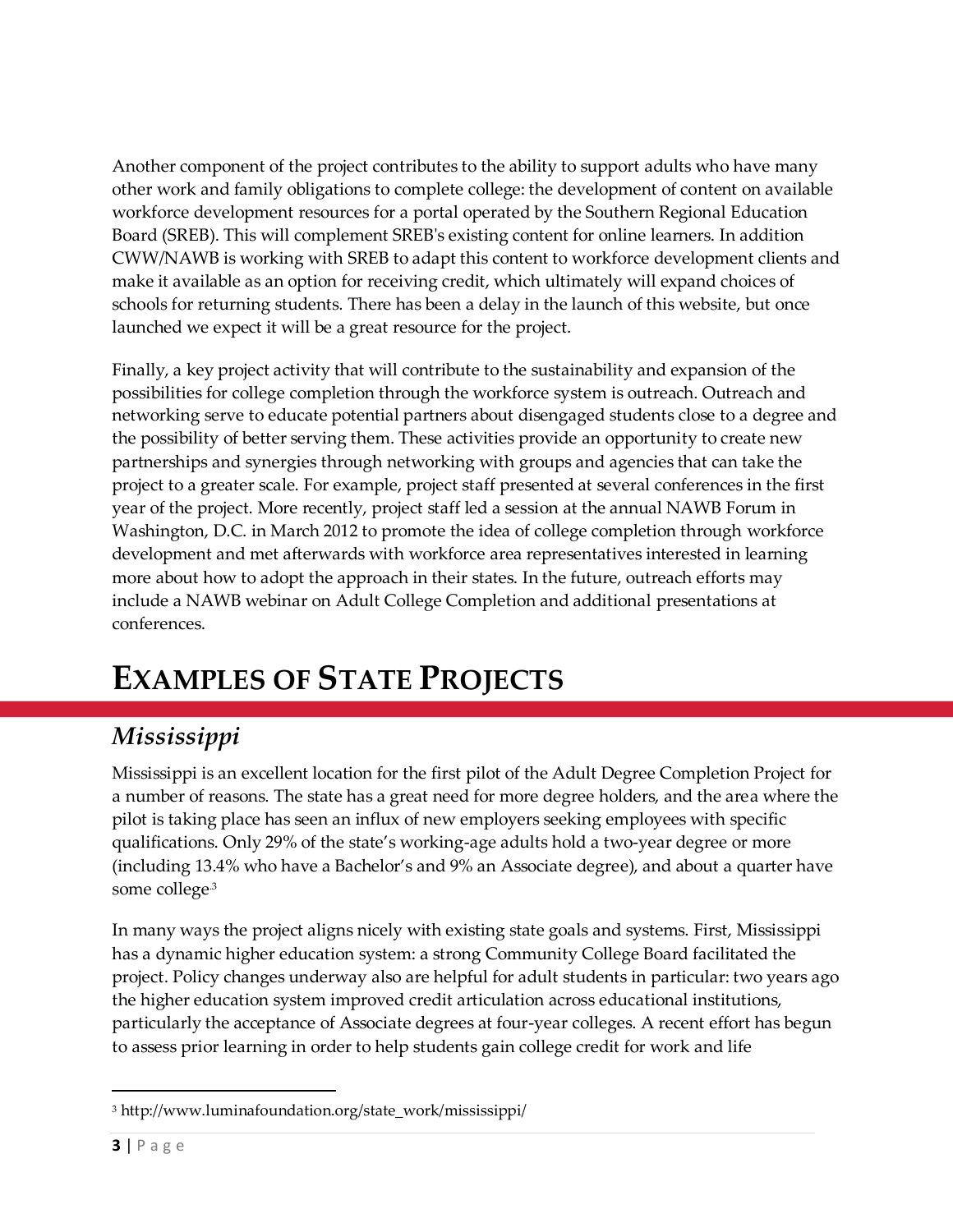experiences (such as military experience). The Mississippi Department of Employment Security (MDES) and its workforce investment system are also committed to the project and believe it will assist them in serving their clients and that it aligns with their overall goals.

East Mississippi Community College (EMCC) was a strong choice for the first higher education partner because it is an adult-friendly institution with online learning experience and close relationships with area employers. There is strong support from senior level administration, which is prioritizing increased degree completion.

The project has expanded beyond EMCC and the Mississippi Partnership and WIN Job Center, its corresponding workforce investment area, to include two additional community colleges and corresponding partners in three Workforce Investment Areas and their WIN Job Centers (Mississippi's One-Stop Centers). This will result in the project's reach to all four workforce regions (see Appendix I for a full list of partner agencies).

### <span id="page-7-0"></span>*Project System and Institutionalization*

Mississippi provides an example of how the project can create a template to implement sustainable college completion options, particularly an example of doing so from the perspective of higher education institutions, as detailed in this section and the lessons learned section of this report. This process involves assessing existing practices in higher education and workforce development systems related to adult students and clients with college; establishing relationships; identifying existing practices and policies that contribute to or facilitate completion; and identifying ways to fund completion. Another set of steps described in the next section relates to the process of bringing in students and moving them toward graduation.

New partnerships are both a necessary ingredient of the project and a valued result. Collaboration on this project has deepened relationships between workforce development and community college staff. On both sides partners are learning how procedures in the other system can be adapted to facilitate college completion. For example, the process for managing clients who receive Individual Training Account (ITA) funding can help higher education institutions to manage the flow of adult students returning to school under this project. An ITA is essentially a voucher given to customers at One-Stop Career Center (or in Mississippi, WIN Job Center) who need occupational skills training to become gainfully employed or reemployed. Title I of the [Workforce Investment Act \(WIA\) of 1998](http://www.workworld.org/wwwebhelp/one_stop_centers_overview.htm#One_Stop_Centers_Overview_WIA) funds ITAs.

In terms of existing practices, higher education partners have identified resources that could be tailored to improve completion, such as a database that allows students to ascertain how many credits they need to graduate by themselves, and learned about existing data systems (see next section) and practices.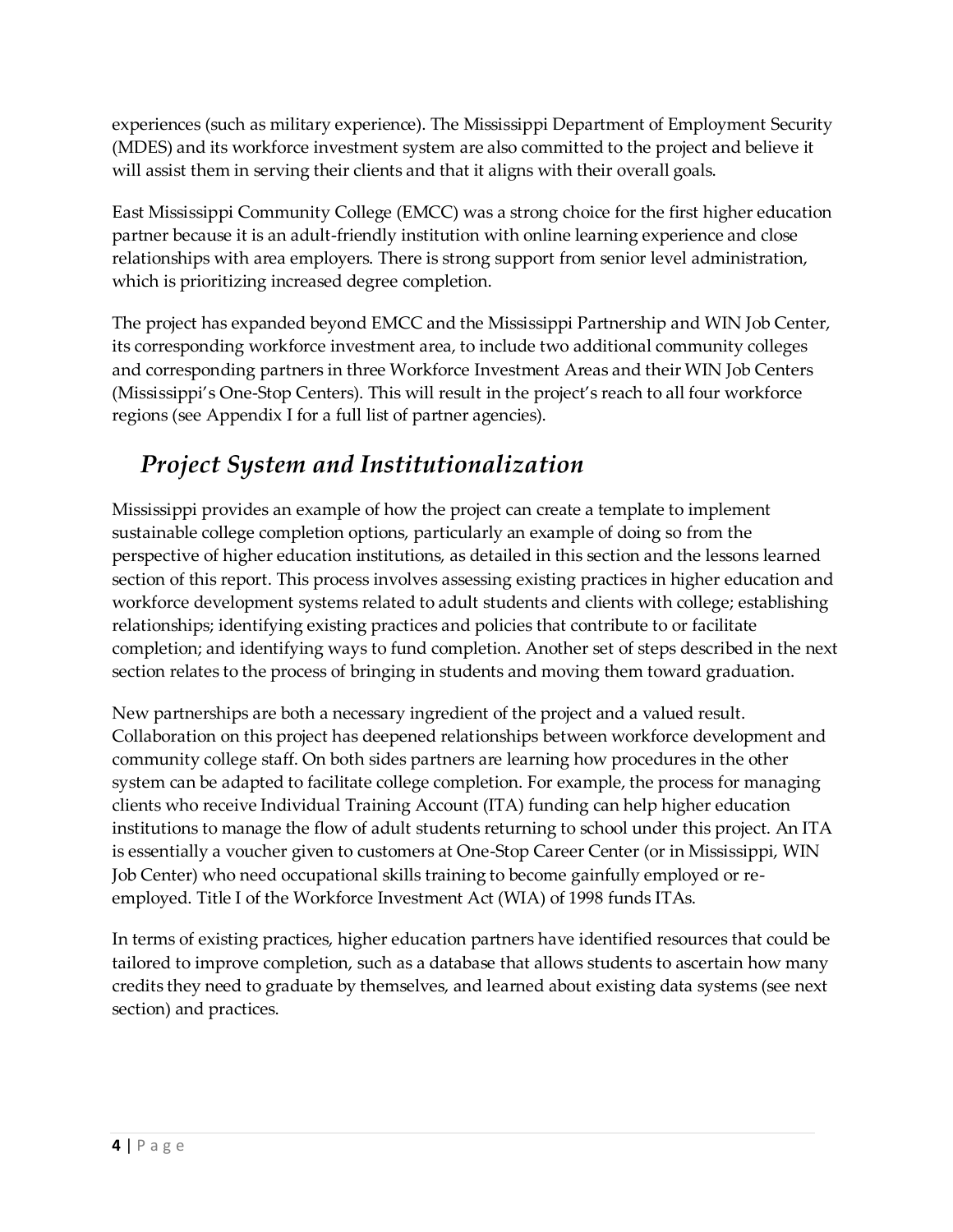On the workforce side, the project has identified practices and policies that may hinder college completion but often could be easily changed. The system of taking new clients in at WIN Job Centers is the point at which information about workers' background is gathered. Here changes early in the intake process could help to identify disengaged students better, and it is clear that such changes will have to occur at the level of workforce areas rather than statewide. This requires exploring which intake steps can best capture detailed information about college experience.

The state's Eligible Training Provider List (ETPL) is another obstacle to implementing college completion as an option. Typically, a formal process, specific to each state, exists for identifying and listing training provider institutions approved to deliver training and education to workforce development system clients (and the courses they are allowed to take with funding provided through this system) on the ETPL. Mandated adherence to such a list can place limits on the ability of workforce development clients to complete college. In Mississippi, MDES is addressing this problem with the creation of a new code in the Workforce Investment Network Global Services (WINGS) system that will provide the opportunity to address this through the ETPL.

As noted earlier, the loss of state-level "discretionary dollars" has been a significant barrier to progress, and in Mississippi, identified funds are dwindling. Discussion with partners there suggests that there may be better ways to incorporate college completion efforts into ITA procedures of the workforce development system. If the same systems set up to track ITA clients can also be used to track and support returning college students, there is a possibility as well of enhancing options for completion if project partners identify additional funding. This may be a subject of ongoing discussion, and any progress here on system change with ITAs could be pivotal for other states that look to the Mississippi experience as a pilot.

### <span id="page-8-0"></span>*Refining Processes of Student Recruitment, Assessment and Enrollment*

The process of bringing in and graduating disengaged students requires definition and operationalization of modes of identifying and recruiting students, setting parameters for student eligibility, and assessing individuals who might enroll. Over time partners are also likely to formalize a process of support for enrolled students until they graduate.

The process of identifying students with the right qualifications and reaching them through email or on the phone was challenging, and staff refined it over time. EMCC found, by making hundreds of phone calls, that much of the contact information in its database about students was outdated. After this, EMCC worked with its partner WIN Job Center, which had more recent information about many in its own data system. EMCC staff also tried identifying potential students on Facebook.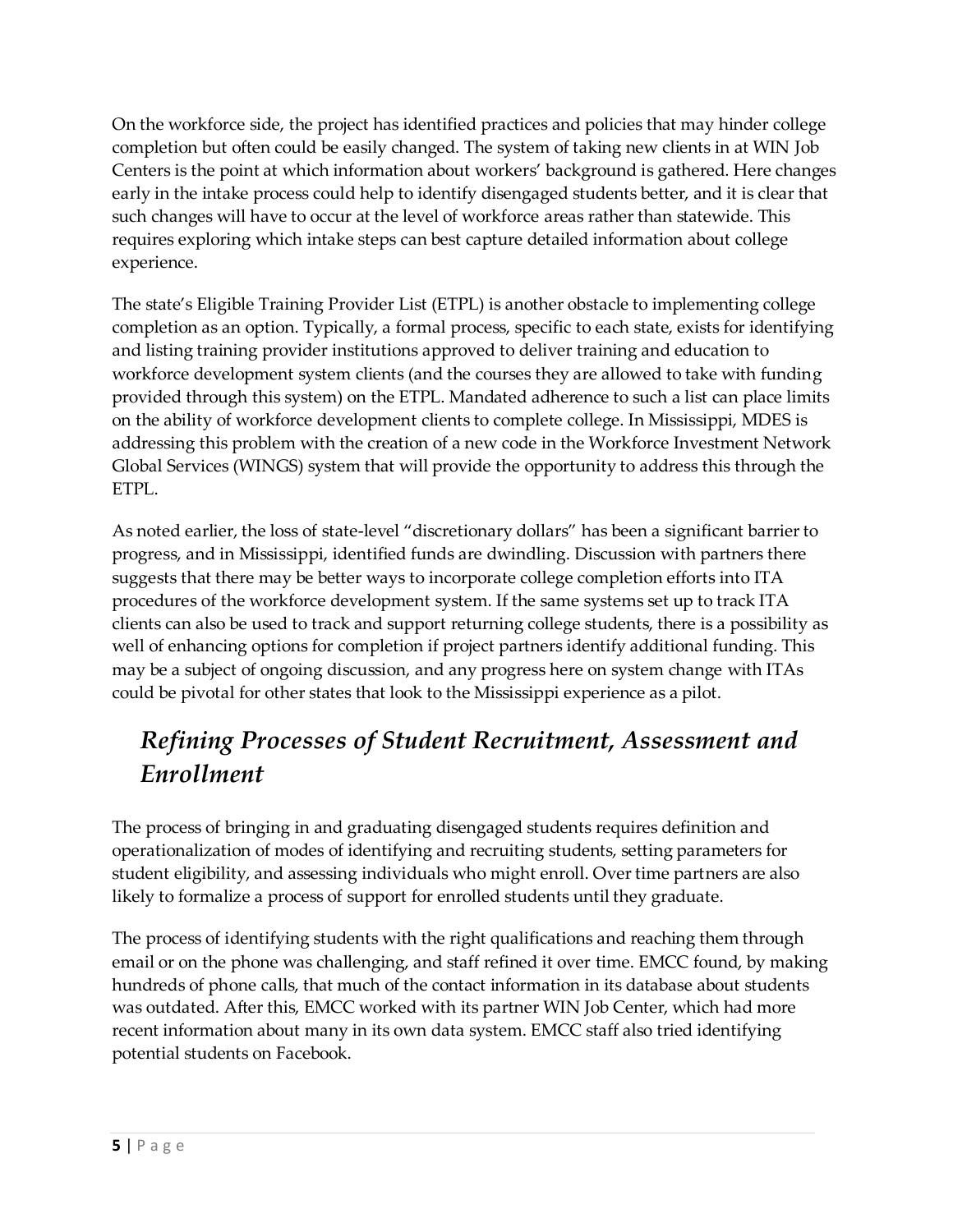Another creative strategy to identify students at EMCC was to enlist the assistance of Career and Technical Education (CTE) faculty, who are encouraged as part of their jobs to remain in touch with former students. Many know more about the situations of disengaged students and can refer them. However, the faculty is facing increasing work requirements, which can make it difficult to call on them on an ongoing basis.

As identification of students proceeded, it became clear both that data on remaining credits were not always accurate, and that the minimum criterion of 0-9 credits was in some cases too restrictive, or simply did not provide enough information about students. Staff conducted credit reviews and found that many who appeared to meet project criteria were ineligible because they had transferred or changed majors and so needed more credit hours than it appeared; others by changing their major could be eligible but did not appear so. After discussion and requests and input from the state, the project set up formal criteria for the Adult College Completion project for Mississippi (See Appendix II).

For transfer students other problems arose; for example, some credits might not appear on the first record, and staff needed to produce a second transcript in a two-step process. As the method of assessing and screening students on the community college side changed in this way, there was also the administrative hurdle of gaining approval to ask staff at the community college to do additional work.

The school also experimented with other creative approaches to recruitment. For example, seeking out students who had left EMCC to go to other institutions and have now transferred their credits back provided a field of potential clients. This may prove to be a valuable use of resources, as many students leave a community college and go to other colleges and universities but never earn a degree. Other potential recruits include students who dropped their majors and never completed their degree, but who discover on their return to school that their initial major's curriculum had changed in their favor, and that they may be closer to a degree than they once thought. Other reasons to become reengaged surfaced in the pilot. For example, some former Medical Office Technology students on their return found wisdom in finishing if they could pursue a Health-Care Data Technology degree.

Recruitment and funding possibilities are closely related. Many students can only participate if most of their educational costs are paid, but available funds to support students are used very carefully. To that end, project personnel and staff across the two systems check in with one another to refine the funding aspects of the program. For example, early in the recruitment and registration process in Mississippi (in November 2011), the project team discussed how the program should be structured to maintain this buy-in from students when the funding situation looked bleaker. For students who qualified for Pell grants and thus have tuition costs covered, project staff decided that students should buy their books (as well as parking decals and school supplies) as their investment.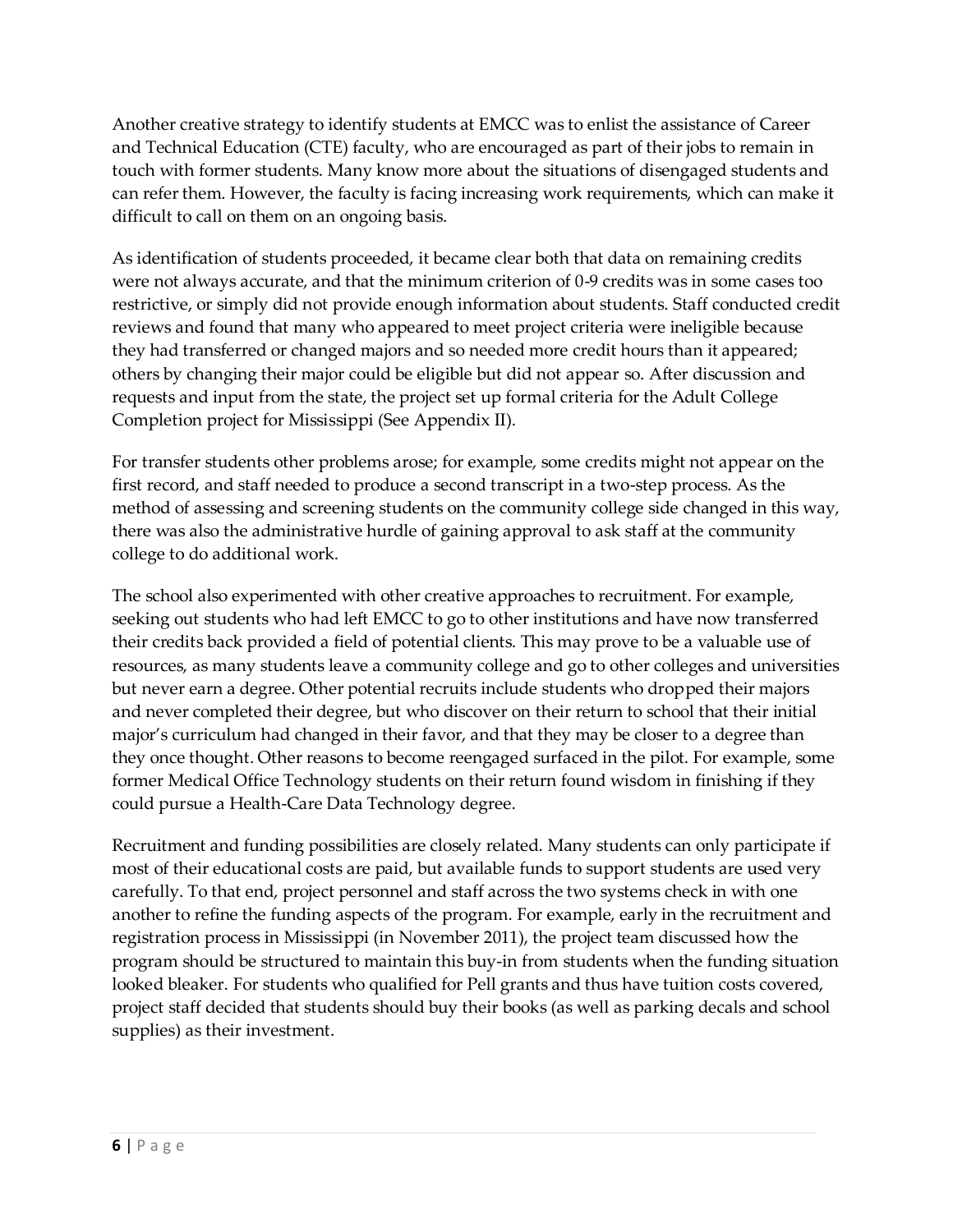Overall, in this process a workable initial division of labor emerged whereby EMCC staff take the lead on recruiting such students, and workforce development staff primarily assess potential project participants and determine their eligibility for available funding. Typically, EMCC identifies potential candidates, and then refers them to the WIN Job Center to gain approval for funding to cover tuition and registration fees. Funding streams used for students to date in Mississippi include primarily funds set aside by MDES for use by this project, Pell Grants, and ITAs.

For the pilot semester, nineteen students enrolled in spring 2012 at East Mississippi Community College, including three who graduated in May 2012 with an A.A. in Liberal Arts, and four who graduated with a technical degree. In addition, one student who had transferred out of the school to pursue a four-year degree and had not finished returned and was awarded the Associate degree he had earned but had never applied for.

### <span id="page-10-0"></span>*Student Experiences with the Program*

Informal assessments by the evaluators through conversations with staff and some students indicate that all students are quite pleased at the opportunity to return to school. Workforce development staff in Mississippi said some students report that they expect to receive a promotion upon completing their degrees. For example, one student reported in an interview that he would receive a raise from his employer. Furthermore, the project is assisting students who would not otherwise achieve a degree because they had become disengaged or disinterested, or for a host of reasons were unable to attend classes in person, or were students who could not afford tuition.

One spring 2012 graduate had been a Medical Office Technology student at EMCC but moved away in 2009 -- just one class short of her degree. A military spouse and new mother, she lived on an air force base in another state and was at home full-time. After reviewing her records, the staff of EMCC called her and assured her that she was a good candidate for college completion. She was put in touch with the local WIN job center, which approved her to receive an MDES grant. With help from EMCC staff, she was able to register, from out-of-state, for an online course in Communications Technology that she could take at home while caring for her baby. The instructor was informed of her unusual situation, and the two were put in touch.

As mentioned, another student was awarded an Associate degree in December 2011 for which he had met all the requirements some years earlier. The student had left EMCC to pursue a four-year degree and dropped out. Working at the post office, he was unaware that he was eligible for a degree without additional classes. Now, because of the recruitment effort of the project, he has paid his \$50 graduation fee and is receiving his degree. He reported that one reason he was pleased about the outcome was so that he could be an example for his children. Hopefully, having the degree will help also him with his job and career options in the future.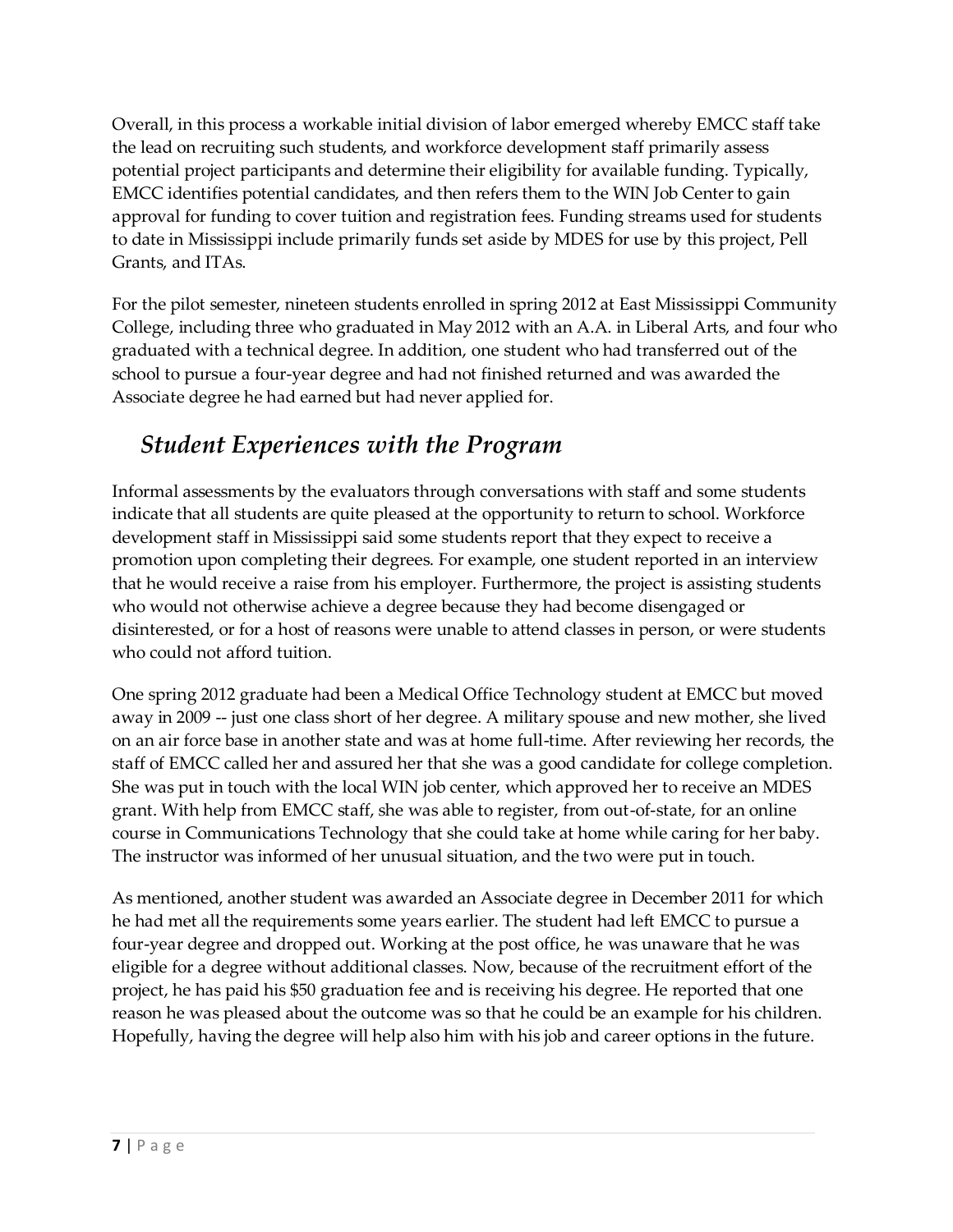### <span id="page-11-0"></span>*Pennsylvania*

The project in Pennsylvania is located in two rural local workforce investment board areas with four primary college partners. Southern Alleghenies Workforce Investment area is partnering with four-year degree partner St. Francis University and two-year partner Penn Highlands Community College, and Westmoreland/Fayette Workforce Investment Board is partnering with Seton Hill University and Westmoreland County Community College on four and twoyear degree completion respectively. A third workforce area has recently come on board as well (see Appendix I). DOL Rapid Response funds are supporting the effort to target the long-term unemployed.

Despite delays due to a change of government and consequent difficulties identifying funding, the workforce areas are engaged in the project and are quickly developing and refining processes to adjust their existing programs to match the needs of adult college completion. For example, in Southern Alleghenies the staff have modified their ITA procedure for this purpose. These workforce areas are also looking for other dollars to complement Rapid Response funds including utilizing H-1B monies and current WIA formula allocated funds. Uncertainty about future funding adds to the challenge of keeping partners engaged; however, Pennsylvania expects to maintain Rapid Response dollars for this project until at least June 2013.

The process of student recruitment has recently begun in Pennsylvania. One challenge is that student data are not as robust as in Mississippi or as easy to access. In fact, higher education partners and workforce partners have already searched their databases for college completion candidates and found that they do not have full information on whether students are eligible, or in other cases that students do not meet the eligibility criteria the project first set out, or disengaged students in higher education databases that appear to be eligible have not recently received career services and so may not have up-to-date contact information. One result is that the project is considering ways to be flexible with eligibility criteria; another is that the state will experiment with new ways to recruit, such as adding a recording publicizing the project to the automated response queue for new unemployment compensation recipients, recruiting students who attended the partner colleges through a postcard campaign, and providing brochures in all career links in the workforce areas. In addition, new rules requiring UC recipients to be in contact with a PA CareerLink® earlier in the period of coverage than before may present new options for recruitment such as adding information about college completion to the unemployment compensation initial trainings.

In other ways too, PA CareerLink® partners have raised questions about how to fit college completion into their usual framework for WIA activities as the Pennsylvania project has begun to take shape. For example, there was some question as to whether the usual requirement to focus on high-demand occupations applies to this project. Partners have gained a sense from working with employers that general degrees, rather than solely training related to occupations identified as high-demand, are valuable and are used as a means of assessing employees. This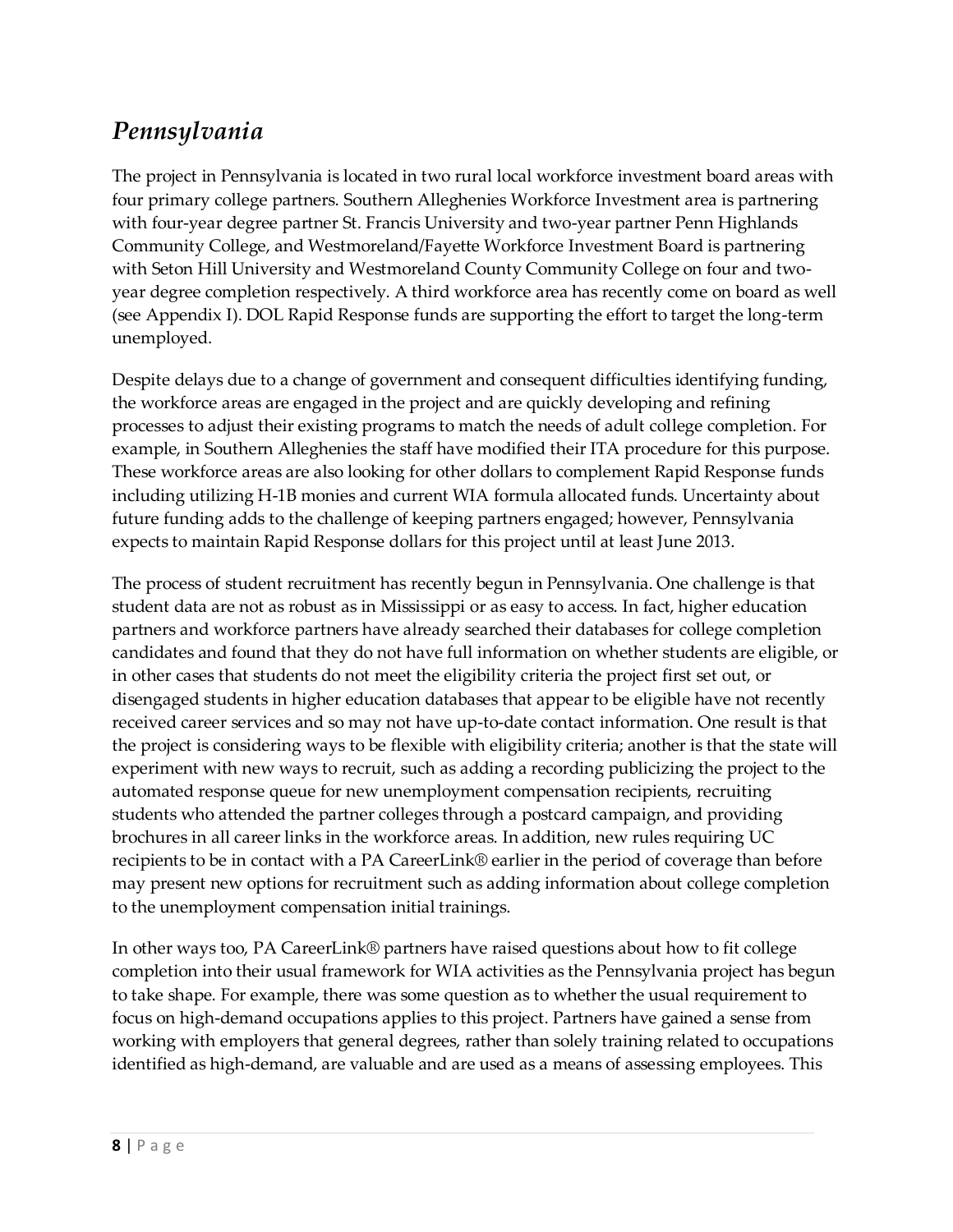project may bring about a slight shift in this regard so that policy regarding training can be more responsive to what PA CareerLink® staff have learned their clients need in practice.

Pennsylvania also may expand its higher education partners so that students have a larger number of online options for completing their degrees. Finally, staff are seeking to develop a special category for the state's eligible training provider list called "college completion" to make the program fit with procedures under which only approved providers and courses may be supported by funding. This will also help to track project participants. In this and other ways, the project is helping to build flexibility into existing procedures that can aid college completion through the workforce system over the long term.

# <span id="page-12-0"></span>**LESSONS LEARNED**

The Adult Degree Completion project, particularly in Mississippi, has already become a rich source of lessons learned as two formerly distinct institutional systems, higher education and workforce development, grapple with working in tandem to encourage adult learners with access to One-Stop centers to go for a college degree and/or an associate degree. This is not a simple task given that often the nation's public workforce system does not perceive a college degree as a short-term training option and has a framework for services geared toward shortterm investment. These lessons learned will help other states as they try to institutionalize college completion as an option and as they refine the process of recruiting students.

### <span id="page-12-1"></span>*Policy Lessons*

Any change in public policy has to meet a need in order to be successful. When two institutional systems are involved, change has to meet the needs of both systems. Partners in Mississippi have received the idea of increasing degree attainment and embraced the project more easily than expected. On reason for this is that the project meets the needs of local systems of higher education and workforce development. Community colleges are under growing pressure to graduate students. The state's economic development strategy requires a workforce with more years of education, and in the difficult economy that continues to affect some areas, many workforce development offices have been struggling to provide assistance to clients that makes a difference in employment outcomes. The college completion approach provides them with another tool for assisting Mississippians.

However, the process is not without its difficulties. One factor that is clearly an obstacle to institutionalizing completion is the many varied and usually unstandardized approaches and policies of colleges to assessing prior learning. There are also problems with their ability to assess it effectively. Articulation agreements are an important tool.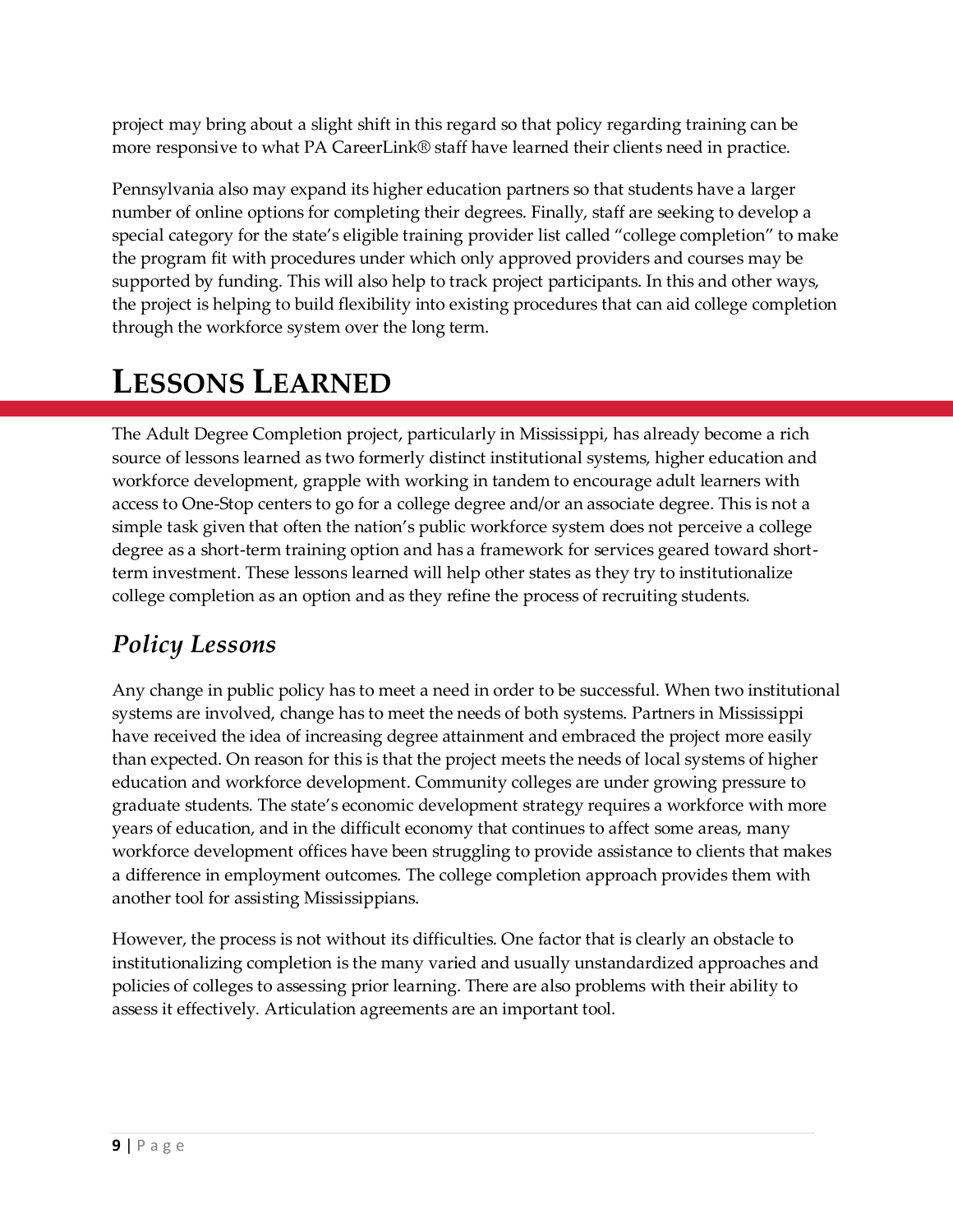Mississippi's policy to improve articulation among community colleges, high schools, and universities is proving to be valuable to efforts at EMCC. Also, as noted earlier, Mississippi is making great strides at the college and the state level on improving its prior learning assessment policies. In Colorado prior learning assessment (PLA) legislation has been considered by the state legislature. The smaller policy changes identified through this project, such as those mentioned in the previous section concerning the ETPL One-Stop intake procedures, ITAs, and funding, will complement these larger shifts in the higher education system as well as the general goals of the state.

### <span id="page-13-0"></span>*Bringing Stakeholders into the Process*

An important piece of any implementation is having the right stakeholders at the table, and developing key relationships. The project leaders have invested a great deal of time identifying and through many, many meetings, connecting with the appropriate people at different institutions. The matter of determining who the "right contacts" are can also be difficult.

In Mississippi, community colleges, and certainly those working with the ACC project, have traditionally had good relationships with their WIN Job Centers. For the most part, however, those relationships have been entirely restricted to the non-credit or technical education side of these colleges. With this project, the Mississippi workforce areas we observed were, for the first time, setting about to work closely with the for-credit education side of their local community colleges -- and enjoying it. Community colleges have been similarly enthusiastic about expanding to the credit side in their work with career centers -- although one staff member felt her college was already focusing on degree completion, and that the project was redundant.

The existence and involvement of a statewide Mississippi State Board for Community Colleges played a particularly important role in getting these new relationships off the ground by focusing more on face time and extensive in-person meetings between the two systems. On the workforce development side, it has been helpful to target and involve workforce staff responsible for career and technical education.

There is evidence that these new relationships are likely to sustain college completion efforts in Mississippi for a long time. One stakeholder indicated that the two systems are learning more and more about each other as they try to identify and enroll students and move them toward completion. She indicated that this was her first opportunity to sit down with her counterpart in the "other" system and discuss ways to strengthen collaboration. A state leader in Jackson also reported that this is his first time to collaborate on a project with the credit-based side of community colleges --aside from work on ITA programs supporting job-related credits.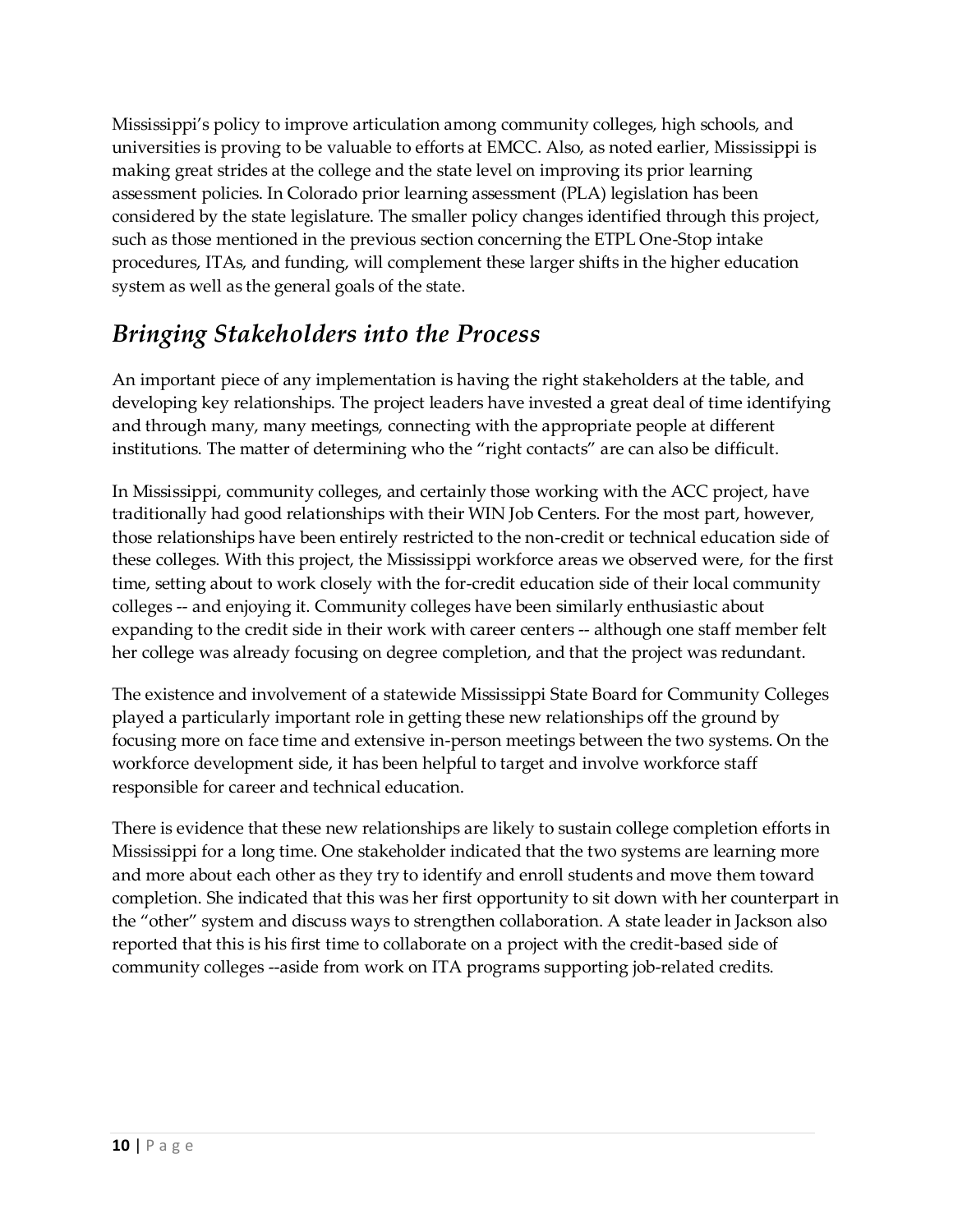### <span id="page-14-0"></span>*Issues of Student Data: Recruitment, Assessment, & Enrollment*

As noted earlier, recruitment has been more difficult than initially expected. Assessment and enrollment efforts faced a number of data problems, including inaccurate student records and out-of-date contact information. Indeed, this collaboration suggests that the local workforce development systems in Mississippi had more up-to-date contact information on nearcompleters than the college in many cases.

Across states in the Lumina ACC project there are great differences in the type of student data available which differentiate the "near complete" population from others far from degree completion. Good data on this are crucial if recruitment is going to be effective and efficient. These variations exist not just state-to-state but across colleges and workforce areas.

EMCC staff noted a number of surprises in their student records that were important for the project. For example, there were data indicating that some students had not finished when in fact they had already graduated, and that some students who had sufficient credits to qualify for the Lumina grant actually did not because they had changed their major. In addition, transcripts giving the full credit picture of students transferring courses into the school did not always appear. Moreover, some students showing up in the data as disengaged were actually still enrolled in the school and thus were ineligible to recruit.

Unexpected potential candidates turned up as well, such as students who had transferred out of EMCC but never finished at their new school; and therefore, if interested, could potentially transfer credits back to apply for an Associate degree. There were also students who lacked more than 12 credits for one degree but due to curricular changes might need less than 12 to obtain another kind of degree. There were also a handful of students who had completed all requirements for a degree but had not applied for the degree at all.

One student worker at EMCC gave credit to the process of developing a program evaluation for each student, or determining what courses the student had taken as compared to the requirements for her or his degree, as particularly helpful for successful recruitment.

Having good data with specific information was deemed very useful for recruitment calls. In engaging a candidate, the caller could be specific about what a student lacked to earn a degree. For example, "Did you know you only lack history, English Comp. II and College Algebra to graduate with an AA degree?" or "Did you know you only lack Anatomy and Physiology to earn a college degree in Funeral Services Technology?" could be extremely motivating to certain people. Without that data, calls could lack substance and waste time.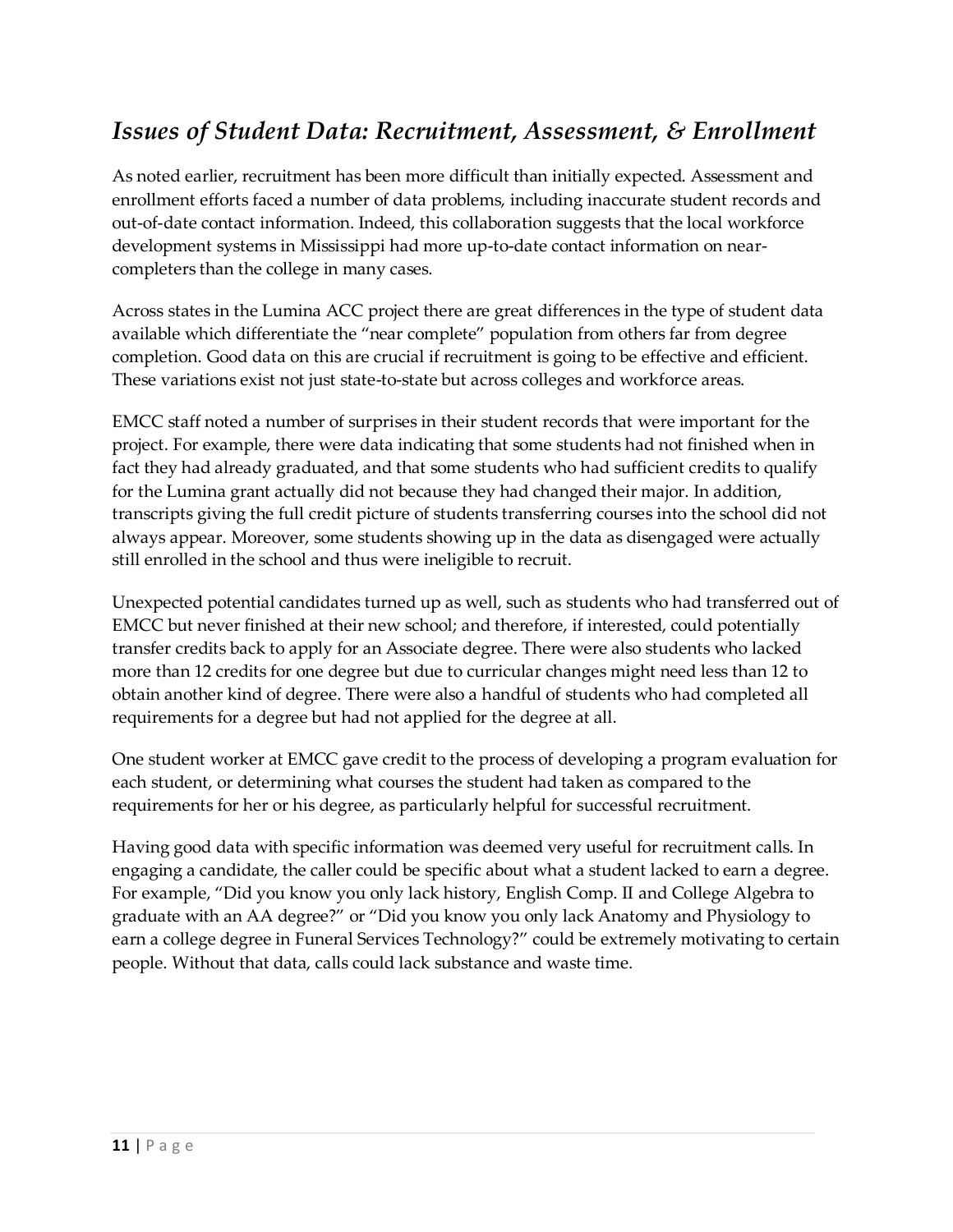### <span id="page-15-0"></span>*Flexibility & Recruitment: Online Learning and Rolling Admissions*

Rutgers University research in other states has shown that educational options that include the flexibility of asynchronistic online learning can improve recruitment and enrollment of returning students. The project in Mississippi has not emphasized this because of the new federal regulations on online learning that limit the use of programming from across state borders and the delay in the launch of the SREB portal. However, many students are using online learning options available at the local level. In fact, many at EMCC could not have returned to school without this option because of impossible work demands, distance from bricks and mortar schools, or child care obstacles—all of which can impede "fitting in more school." As the federal regulations on online learning get ironed out, and when the Southern Regional Education Board launches its website adultlearner.org, we will explore these options more fully.

As noted earlier, a strength of the current pilot in Mississippi is the new and strong relationships emerging between the credit-based side of community colleges and the local workforce development areas. Any long-term future for the college completion initiative very much depends on that, and competition from online or out of state universities could be perceived as threatening.

Certainly, greater flexibility in enrollment schedules would aid completion goals. We have learned in Pennsylvania's experience that where administrative obstacles make it difficult to obtain matriculating information and approval in a timely manner, students are unable to meet some college's enrollment deadlines. On the other hand, the rolling admission available at St Francis University in that state may turn out to be pivotal in both getting students in and out and in helping workforce boards spend available funds on time.

# <span id="page-15-1"></span>**CONCLUSION AND NEXT STEPS**

The Lumina Adult College Completion project has now shifted into full-fledged implementation in two states with a close eye on exploring the policy context for improving degree completion through the workforce system and on developing partnerships including extending the project to a fourth location.

A positive outcome of this quarter has been the enthusiastic response of both workforce development and higher education partners to the idea of working together to help students near completion to finish degrees. In addition, creative mechanisms have been identified to achieve goals. State partners are becoming adept at adapting the idea of college completion to suit their labor market context and the workforce and higher education systems of their states.

Challenges nonetheless continue. As has been found in other college completion projects, a great deal of time is spent identifying appropriate students to enroll. Success in the future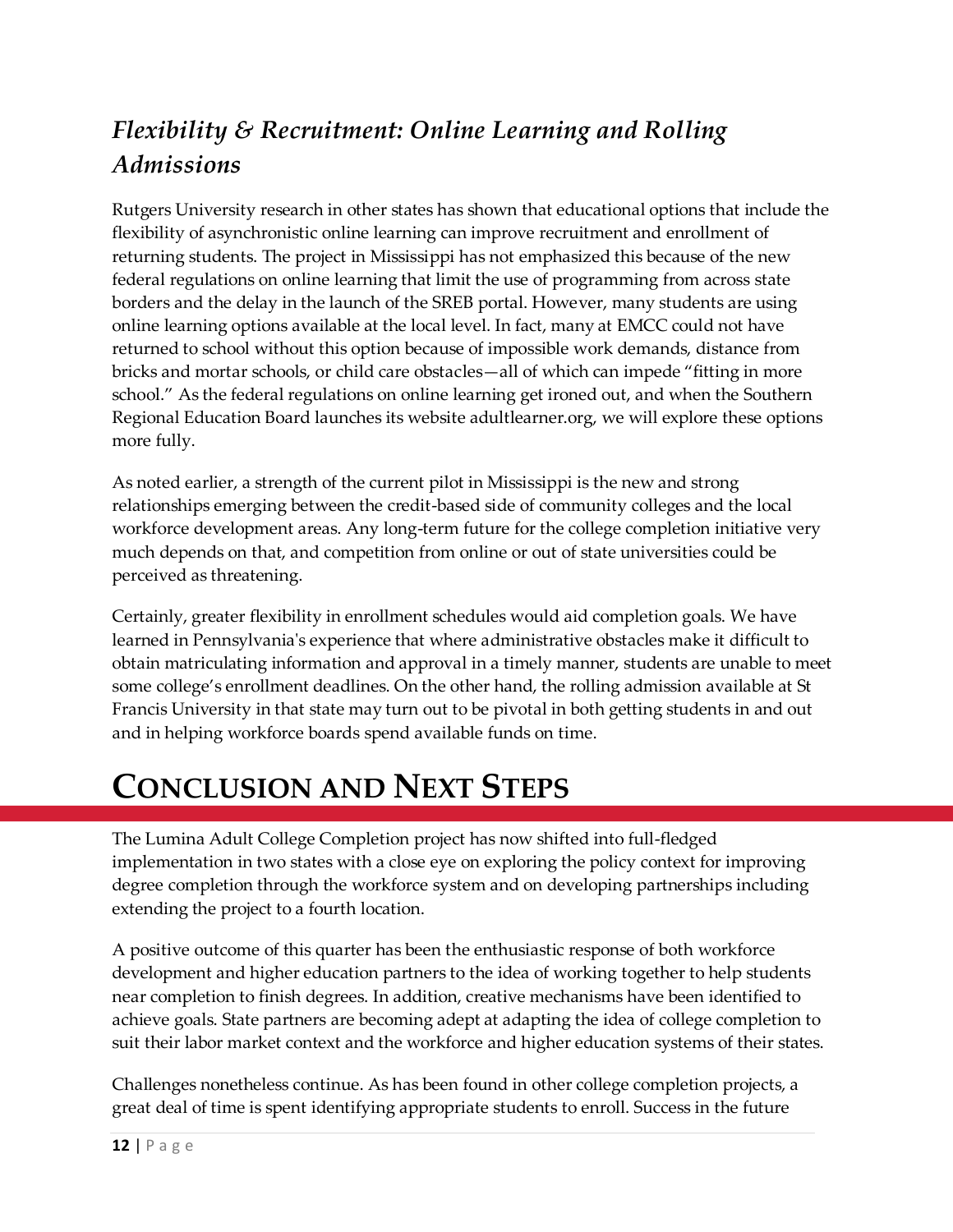requires devising mechanisms to reduce this time. There are also difficulties which continue to arise in securing needed funding from states – though, as described above in the report, states have been creative in identifying different funding streams. In Pennsylvania, moreover, implementation has been slowed due to changes in personnel. Going forward, additional states and workforce areas likely will be implemented on a more accelerated timeline than in the pilot project.

The primary challenges going forward will be to identify and bring together different funding streams, which hopefully will be accomplished with recently submitted grant proposals, and in some cases continuing to obtain approval locally to spend available dollars for this purpose. As noted, we will continue working with one-stops to institutionalize new intake and data processes to identify and bring in near-completers, and with partners will continue to expand the workforce development system role in counseling students to help them deal with challenges adult learners face as well as helping with career planning as students graduate. Project staff are thinking long-term about how to sustain the project given the capacity of individual one-stops to handle clients. In addition, as one-stops begin working with multiple schools they may have to adjust their processes.

It is also crucial that in the future both workforce development and higher education systems begin putting in place as quickly as possible better systems to identify near-completers. Current procedures that do not identify near-completers are driven by programs and policies that do not point toward degree completion and make it hard to act on the awareness that employers often see degrees as valuable signs of an employee's ability to achieve regardless of their direct link to immediate employment or approved training areas.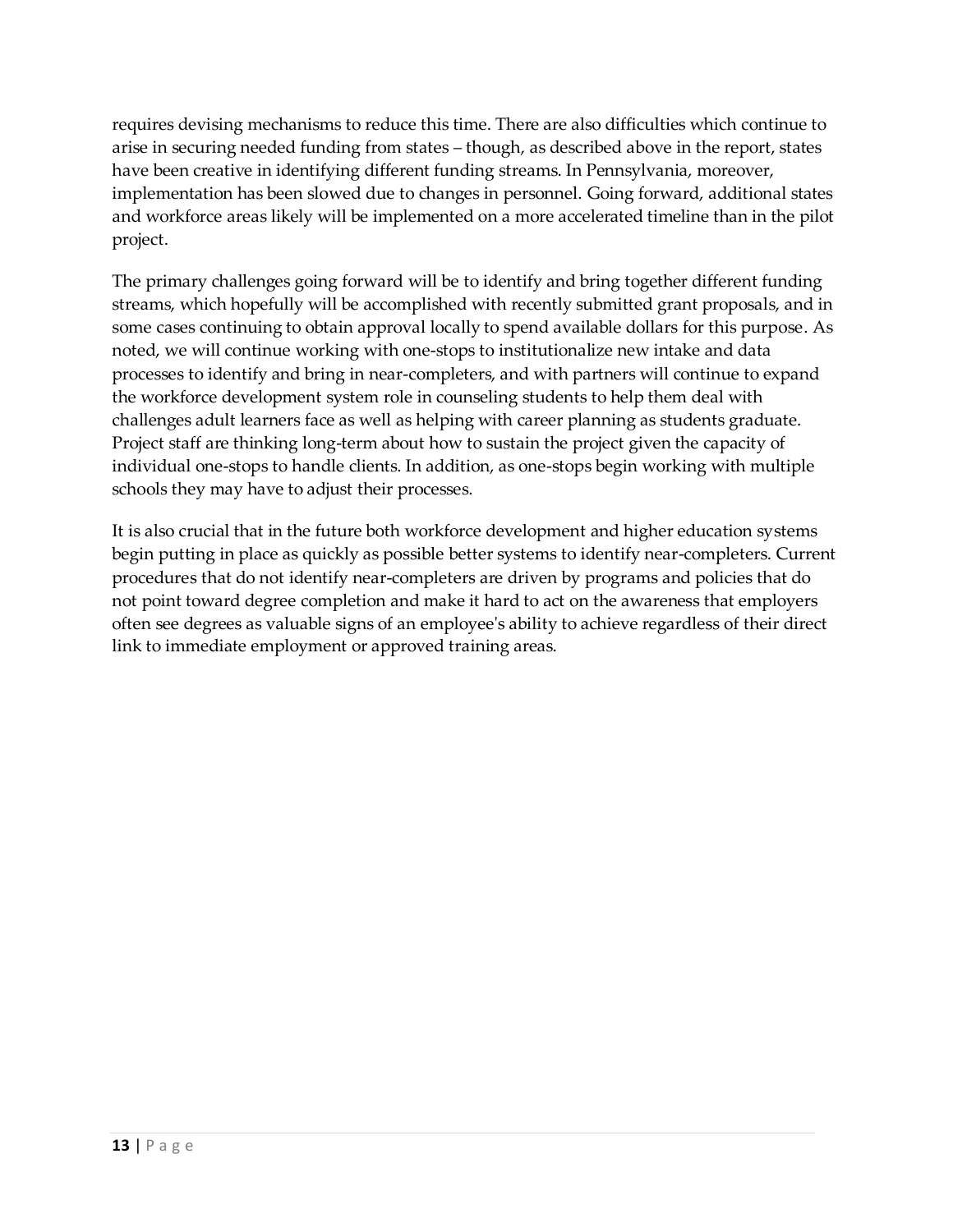# <span id="page-17-0"></span>**APPENDIX I: PROJECT PARTNERS**

#### *Mississippi*

#### **Mississippi Department of Employment Security (MDES)**

#### **Workforce Areas**

- Mississippi Partnership
- Twin Districts
- Delta
- Southcentral Mississippi Works

#### **WIN Job Centers**

- Golden Triangle WIN Job Center
- Greenwood WIN Job Center
- Madison WIN Job Center
- Yazoo City WIN Job Center

#### **Planning and Development District Partners**

- Three Rivers
- South Delta
- Central Mississippi
- Southern Mississippi

#### **Higher Education partners**

- East Mississippi Community College (EMCC)
- Holmes Community College
- Gulf Coast Community College

#### *Pennsylvania*

#### **Bureau of Workforce Development Partnership, Department of Labor and Industry**

- Southern Alleghenies Workforce Investment Area/WIB
- Westmoreland/Fayette Workforce Investment Area/WIB
- Central Workforce Investment Area/WIB

#### **CareerLink® Centers**

- PA CareerLink® Westmoreland County
- PA CareerLink® Bedford County
- PA CareerLink® Blair County
- PA CareerLink<sup>®</sup> Cambria County
- PA CareerLink® Huntingdon County
- PA CareerLink® Somerset County

#### **Higher Education partners**

- Westmoreland County Community College
- St. Francis University
- Penn Highlands Community College
- Seton Hill University